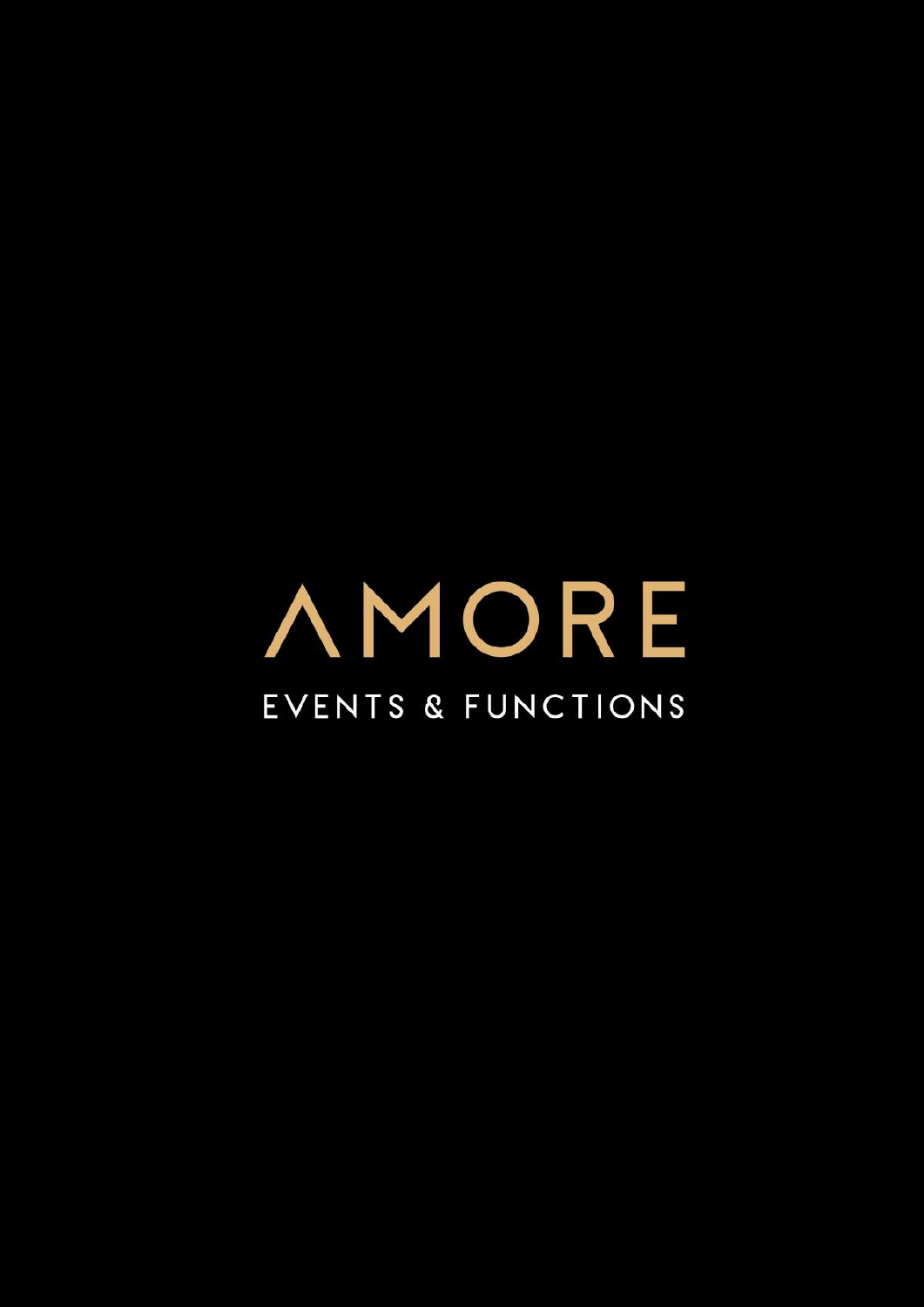# YOUR EVENT + AMORE

A sophisticated sanctuary in Albion with lots of lush greenery, copper finishes, and a Head chef with over 20 years experience, Amore is the perfect location for your next event.

We have two spaces, The Turkish Lounge (up to 100 guests) and The Courtyard (150 guests) which can be hired separately, or the entire space caters for up to 250 guests. We host birthdays, engagement parties, special occasions, hen's parties, photo shoots, corporate functions, workshops, masterclasses, product launches and more.

With no room hire fees (just spend a minimum on food and drinks) and flexible packages to meet any size event and budget, you can create something special at Amore, without breaking the budget.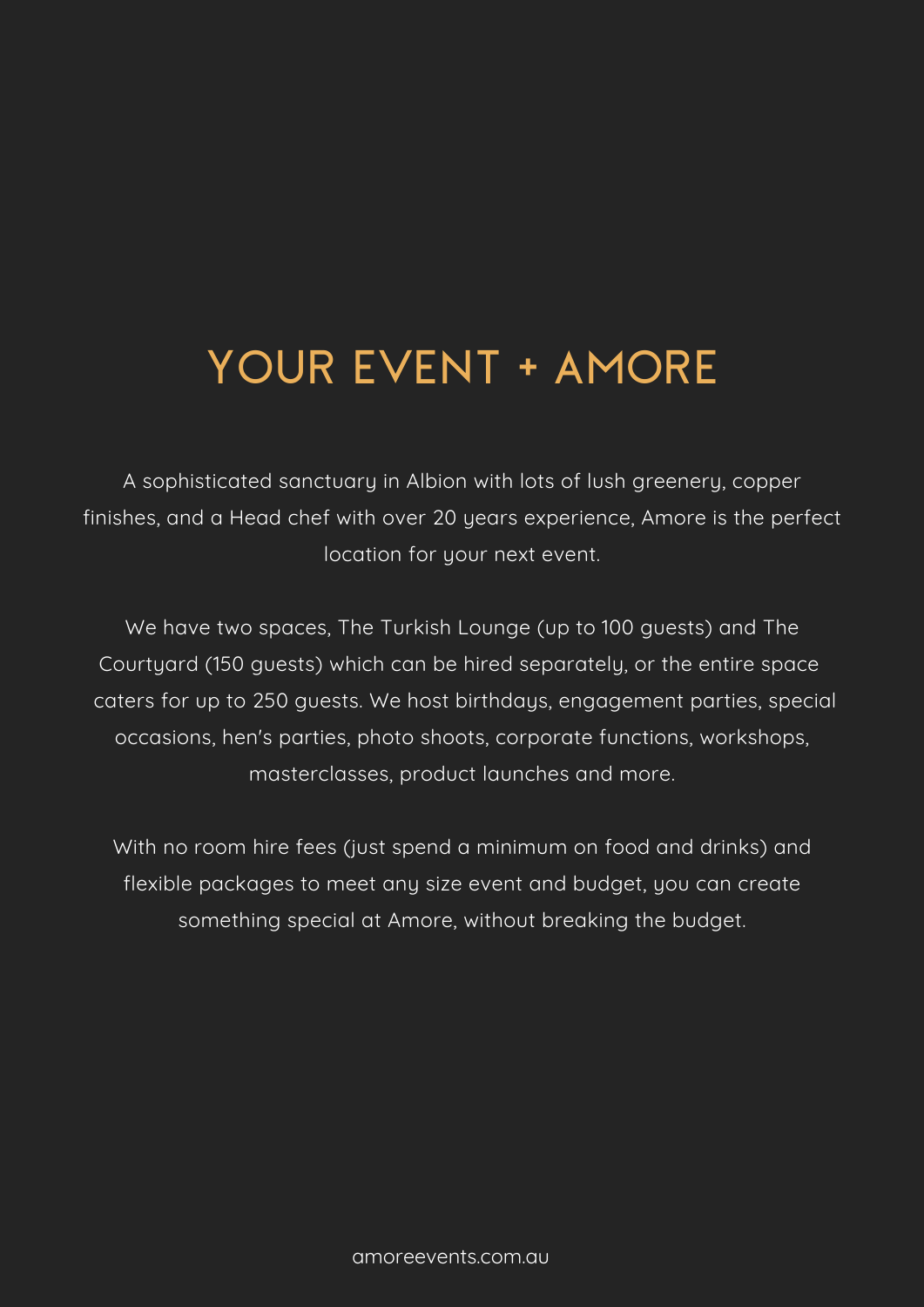# EAT

# FOOD PACKAGES

**Light**: choose 4 canapés **Standard**: choose 2 canapés + 2 mini meals **Deluxe**: choose 3 canapés + 2 mini meals

\$20 pp \$25 pp \$30 pp

#### CANAPES

- $\bullet$
- Chargrilled sourdough bruschetta w tomato, basil (V)
- Asian prawn gyoza, soy sauce
- Vegetarian spring roll (V)
- Petite quiche (V)
- San Daniele prosciutto-wrapped rockmelon

#### MINI MEALS

- Roasted pumpkin & thyme arancini (V) Battered fish & chip bamboo cone, aioli
	- Mini wagyu beef burger, American mustard
	- Spinach & ricotta ravioli in tomato ragu(V)
	- Coriander & corn fritter, guacamole, tomato-cucumber salsa (V)
	- Asian spice chicken skewers, Asian slaw

### BOARDS

(Each board serves 8-10 people)

#### **CHEESE**

Selection of cheeses from around the world, fresh and dried fruit, nuts, quince paste, pickles, preserves and speciality crackers.

#### ANTIPASTO

Selection of cheeses and cured meats, dried fruit, nuts, pickles, preserves and speciality crackers.

#### CHARCUTERIE

Selection of cured meats from around the world, pate, dried fruit, pickles, preserves and speciality crackers.

\$90

\$80

\$85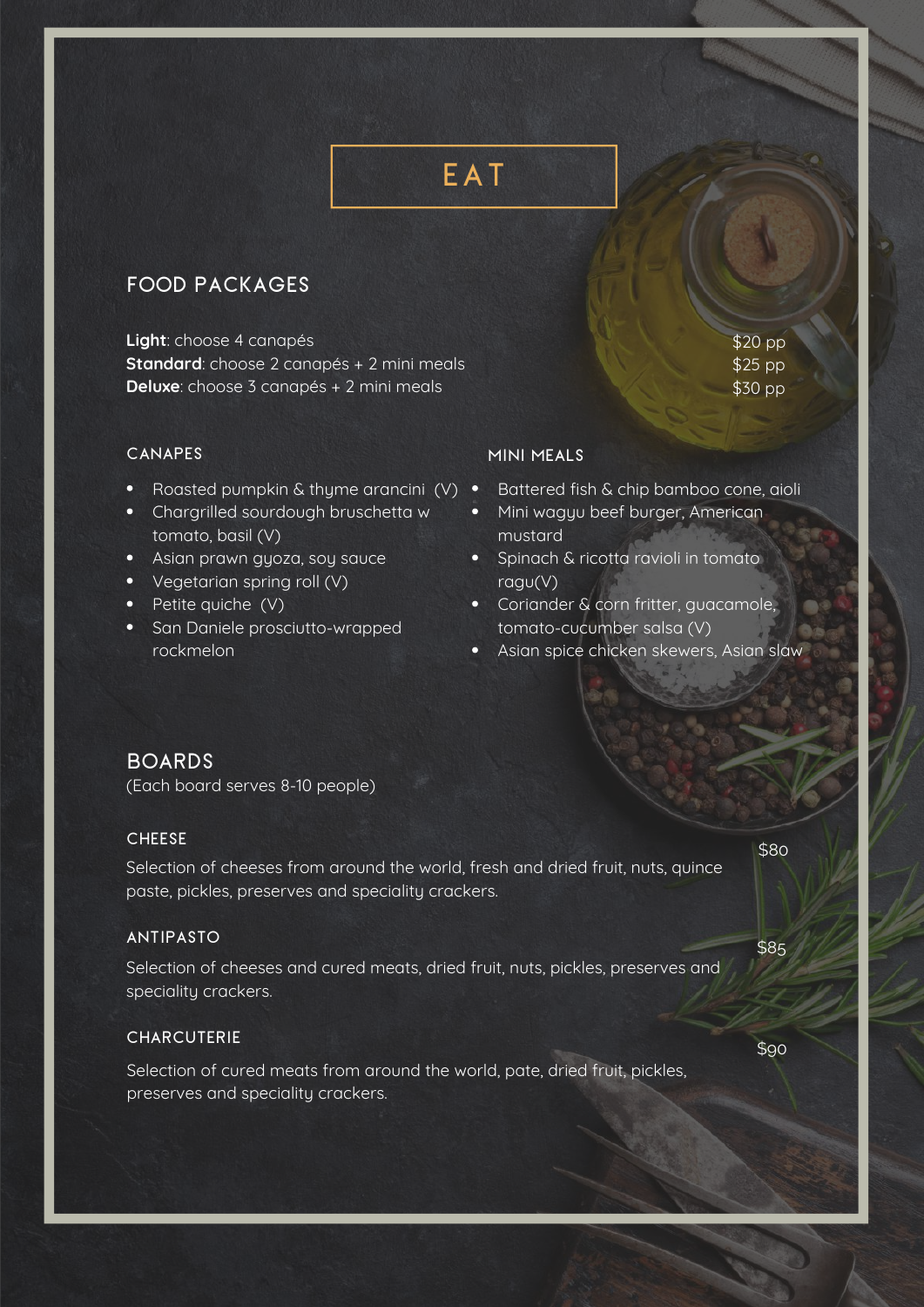### GRAZING TABLE

The grazing table includes a range of sweet and savoury options like cold meats, cheese, pickles, preserves, dips, fresh and dried fruit, nuts and speciality crackers

**Small** (serves 15-20 people) **Medium** (serves 25-30 people) **Large** (serves 35-40 people)

## CORPORATE PACKAGES

#### MORNING TEA

Mini muffins, cheese and ham croissants and fresh fruit. Plus tea, coffee or soft drink.

#### LIGHT LUNCH

Selection of bite-size sandwiches, Turkish rolls or panini with mixed fillings of vegetables, cured meats and cheese. Plus tea, coffee or soft drink.

#### AFTERNOON TEA

Selection of marinated olives, roasted and pickled veg, cheese and cured meat, nuts, dried fruit and bread. Plus tea, coffee or soft drink.

# DRINK

You can opt for one of the drinks packages below, run a bar tab, or we have a variety of drinks on offer to pay-as-you-go.

Drinks packages include house wine (red, white & sparkling), beer, cider, soft drink and juices

#### **2 HOURS**

\$39 pp OR \$55 incl. basic spirits

**3 HOURS** \$49 pp OR \$65 incl. basic spirits

4 **HOURS** \$59 pp OR \$75 incl. basic spirits

Menu is seasonal. Items/prices are subject to change.

\$400 \$600 \$800

\$17 pp

\$20 pp

\$17 pp